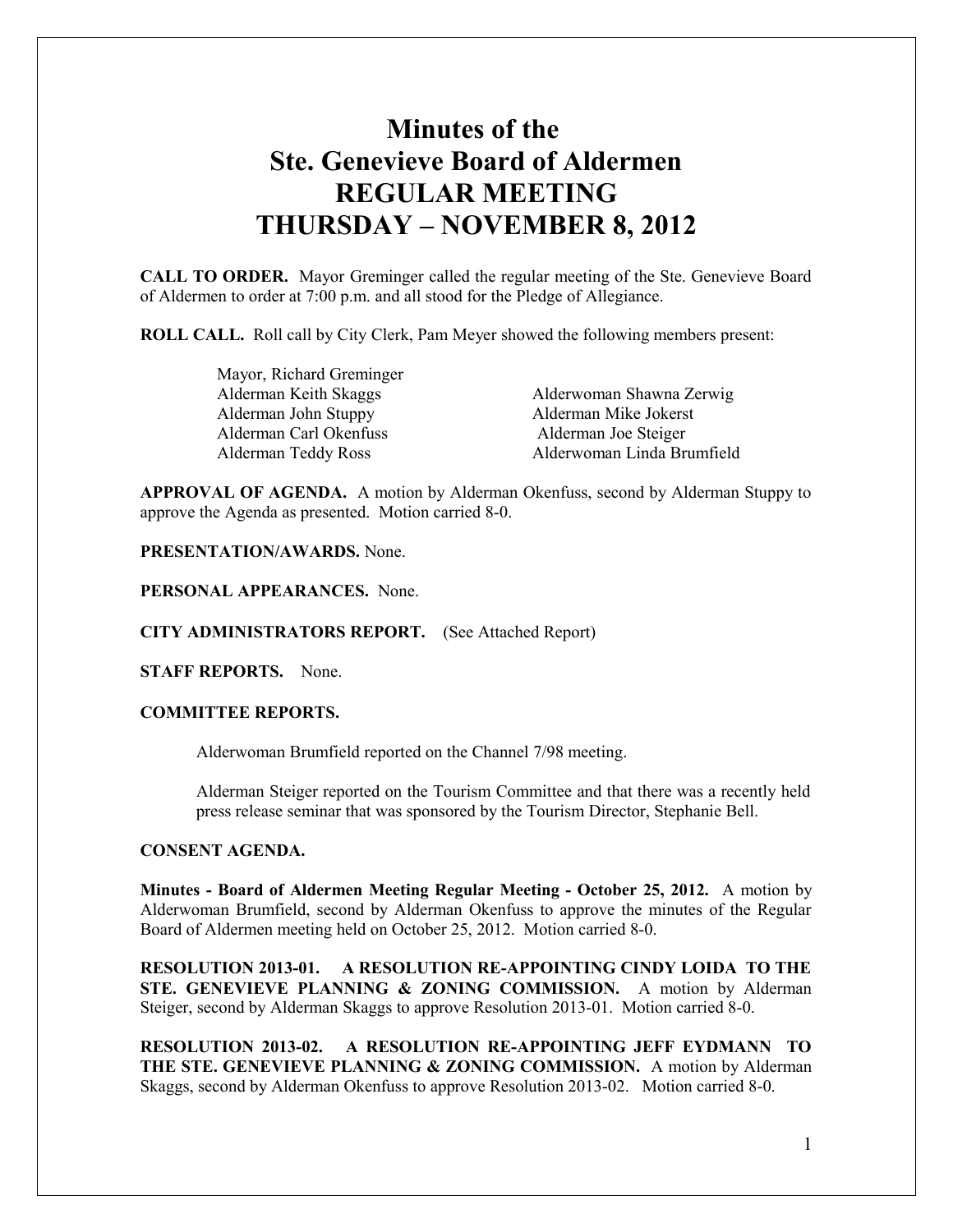**RESOLUTION NO. 2013-03. A RESOLUTION OF THE CITY OF STE. GENEVIEVE, MISSOURI AUTHORIZING THE MAYOR TO EXECUTE AN AGREEMENT WITH THE MISSOURI HIGHWAYS AND TRANSPORTATION COMMISSION TO ALLOW DIRECTIONAL SIGNS TO BE INSTALLED ON MISSOURI STATE RIGHT OF WAY PROPERTY.** A motion by Alderman Jokerst, second by Alderman Ross to approve Resolution 2013-03. Motion carried 8-0.

**PUBLIC HEARING** - The Mayor and Board of Aldermen of the City of Ste. Genevieve, Missouri, 165 South Fourth Street, Ste. Genevieve, Missouri will have a public hearing to consider the annexation of the following real estate in Ste. Genevieve County, Missouri, generally known as Parcel Number 07-9.0-029-00-000-0042-0000, located at the corner of Terrace and Robinwood and owned by The Ste. Genevieve Housing Authority. At this hearing any interested person, corporation or political subdivision may present evidence regarding the proposed annexation. Furthermore, any objections to the proposed annexation should be filed, in writing, with the Board of Aldermen of the City of Ste. Genevieve no later than 14 days after the date of the said public hearing. Mayor Greminger opened the Public Hearing at 7:13 p.m. At this time City Attorney Frank Elpers commented that a petition for annexation needs to be completed by the applicant, Ste. Genevieve Housing Authority and that a legal description should be included instead of using the parcel number. The public hearing was closed at 7:20 p.m.

## **OLD BUSINESS**

**BILL NO. 3895. AN ORDINANCE CALLING FOR THE GENERAL ELECTION OF OFFICERS OF THE CITY OF STE. GENEVIEVE, MISSOURI TO BE HELD APRIL 2, 2013 AND PROVIDING NOTICE TO THE GENERAL PUBLIC. 2ND READING.** A motion by Alderman Steiger, second by Alderwoman Brumfield, Bill No. 3895 was placed on its second and final reading, read by title only, considered and passed by a roll call vote as follows: Ayes: Alderman Skaggs, Alderwoman Zerwig, Alderman Stuppy, Alderman Jokerst, Alderman Steiger, Alderman Okenfuss, Alderwoman Brumfield, and Alderman Ross. Nays: None Motion carried 8-0. Thereupon Bill No. 3895 was declared Ordinance No. 3834 signed by the Mayor and attested by the City Clerk.

#### **NEW BUSINESS**

**BILL NO. 3897. AN ORDINANCE AUTHORIZING THE MAYOR TO ENTER INTO A CONTRACT WITH CLIFTON EXCAVATING, LLC. IN THE AMOUNT OF ONE HUNDRED THIRTY THOUSAND EIGHT HUNDRED TWENTY DOLLARS (\$130,820.00) FOR THE STE. GENEVIEVE MARKET STREET STORM SEWER IMPROVEMENT PROJECT.** 1<sup>*ST*</sup> **READING.** A motion by Alderman Steiger, second by Alderwoman Okenfuss, Bill No. 3897 was placed on its first reading, read by title only, considered and passed with a 8-0 vote of the Board of Aldermen.

**BILL NO. 3898. AN ORDINANCE APPROVING A BID PROPOSAL OF \$29,367.00 WITH MORDT TRACTOR AND EQUIPMENT OF TROY MISSOURI FOR THE PURCHASE OF A 2012 KUBOTA U25R1T4 EXCAVATOR. 1st READING.** A motion by Alderman Skaggs, second by Alderman Ross, Bill No. 3898 was placed on its first reading, read by title only, considered and passed with an 8-0 vote of the Board of Aldermen. A motion by Alderman Skaggs, second by Alderwoman Zerwig to proceed with the second and final reading of Bill No. 3898. Motion carried 8-0. A motion by Alderman Ross, second by Alderman